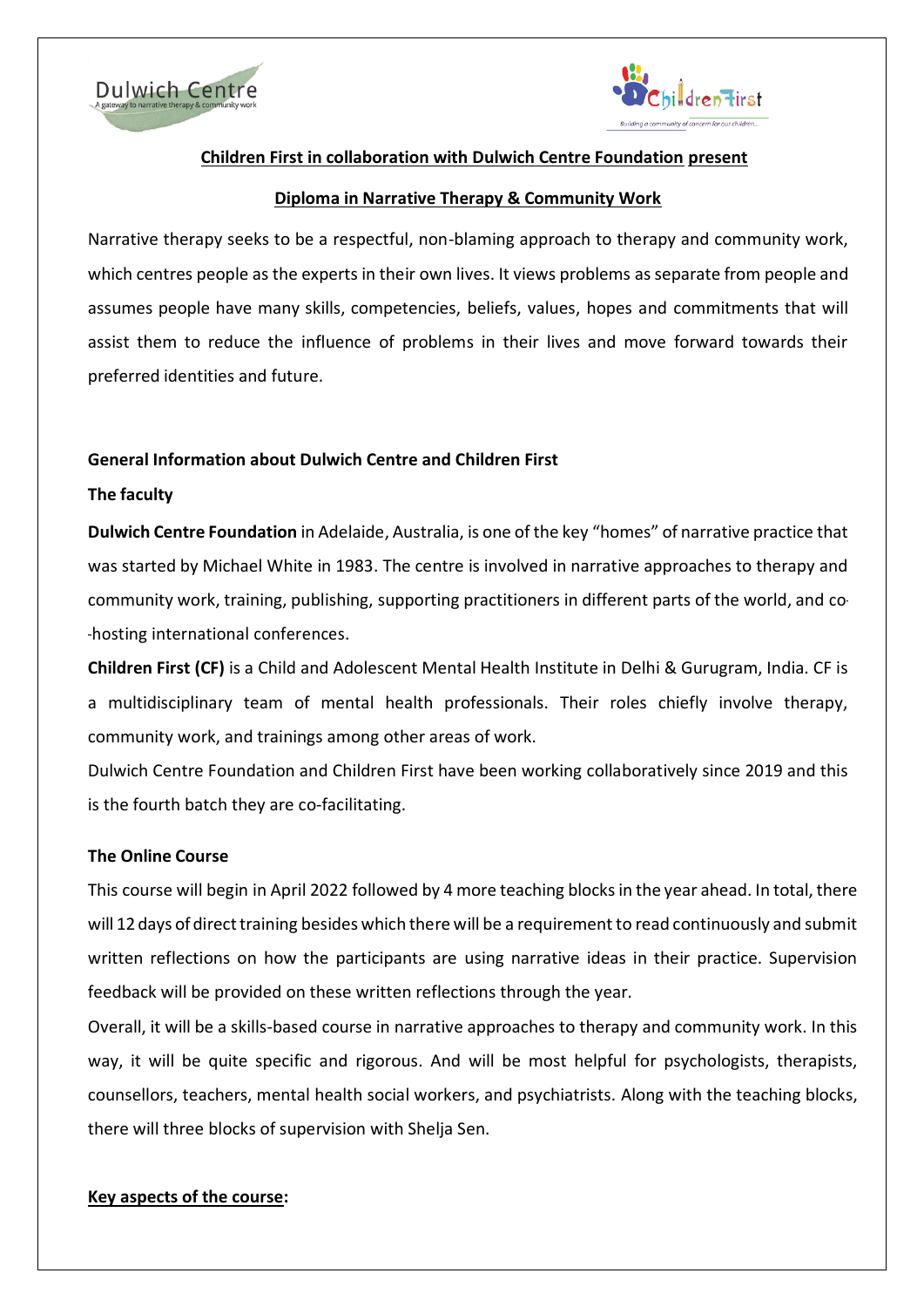



## **Overall structure**

This programme will consist of:

- A series of workshops by Dulwich Centre International Faculty and Children First Faculty
- Regular structured reading program 10 collections of reading
- Regular structured written reflections to relate readings back to one's practice.
- Supervision with Shelja Sen throughout the year
- Opportunity to be part of the Narrative Therapy Collective at Children First and supervision after the course completion.

The participants can opt for either of the two courses:

- 1) One Year Program in Narrative Therapy & Community Work as described in the programme above
- 2) Diploma in Narrative Therapy & Community Work- The course work and the duration are same as described for the One Year Course. Additionally, those who successfully complete the Diploma will then be eligible for recognition of prior learning for one subject (i.e., they will be exempted from one subject out of 3 subjects) of the Master of Narrative Therapy and Community Work from University of Melbourne (more details later).

# **Topics**

- Narrative Metaphor, Principles & Practice
- Deconstruction & Externalising conversations
- Reauthoring
- Inviting agency to reclaiming preferred identities
- Re-membering
- Outsider Witness Practice
- Documentation
- Absent but Implicit and Trauma
- Scaffolding Conversations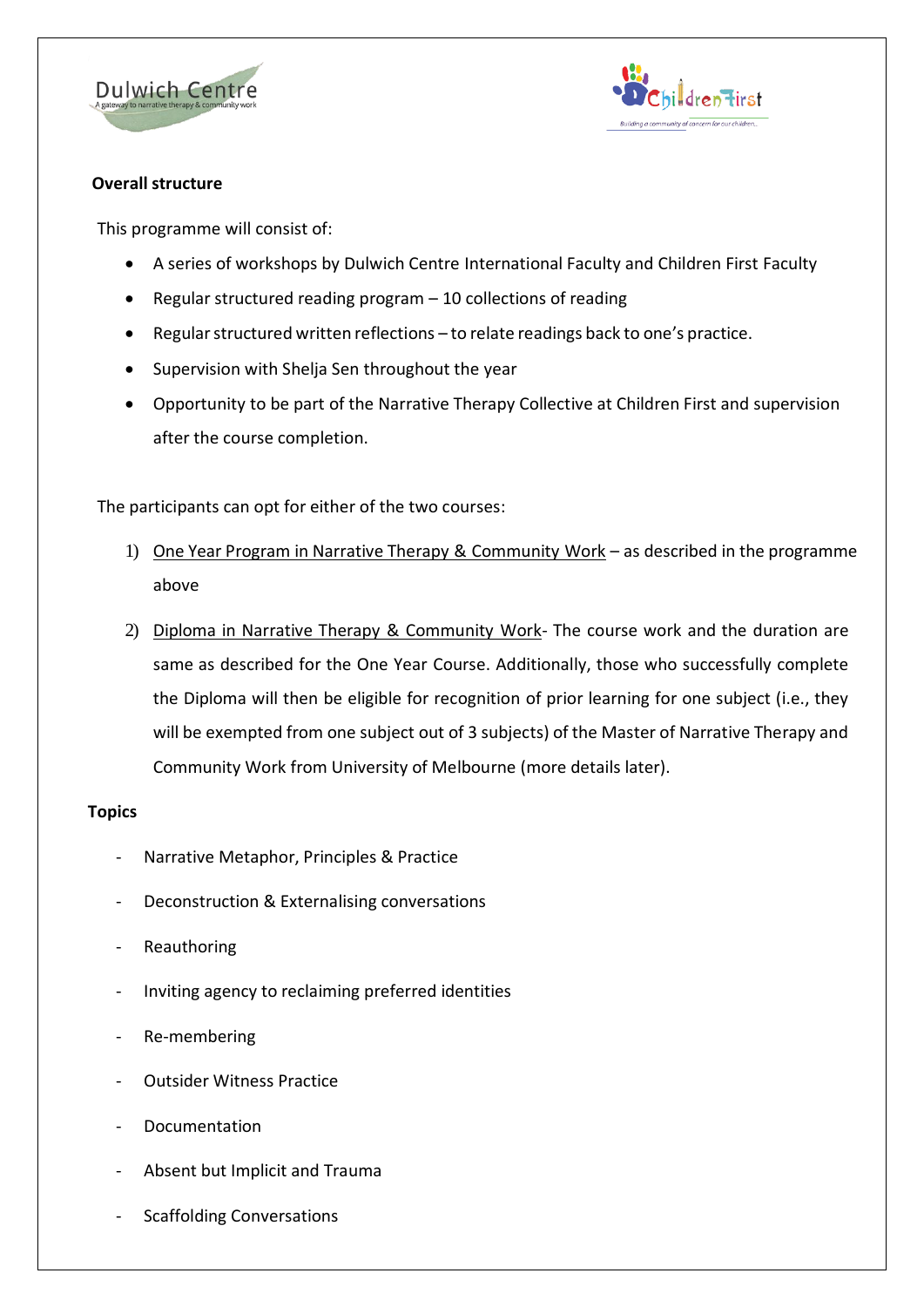



- Working with suicidal experiences
- **Groupwork**
- Community work and Tree of Life methodology

# **Diploma participants will get additional training and supervision:**

- Participants will submit two recordings of 15 minutes of their practice, with transcription and analysis and receive supervision.
- Write a 5000-word project about how the participants have used narrative practice in their work over the year. The aim of this project is to support practitioners to be able to strengthen and be more skilled in using the narrative ideas and practices in their own context creatively.
- The Diploma participants will be exempted from one subject (out of 3) if they want to pursue Masters in Narrative Therapy & Community Work from University of Melbourne (cost would be readjusted accordingly).

### **Training Dates**

| <b>Dates</b>                                                       | <b>Faculty</b>            |
|--------------------------------------------------------------------|---------------------------|
| 28 <sup>th</sup> , 29 <sup>th</sup> , 30 <sup>th</sup> April 2022  | Shelja Sen & Jonaki Arora |
| 7 <sup>th</sup> , 8 <sup>th</sup> , 9 <sup>th</sup> July 2022      | Carolyn Markey            |
| 8 <sup>th</sup> , 9 <sup>th</sup> , 10 <sup>th</sup> December 2022 | Chris Newman              |
| 3rd, 4 <sup>th</sup> March 2023                                    | David Newman              |
| 25 <sup>th</sup> March 2023                                        | Shelja Sen                |

| Supervision slots $-$ 3 hours in the | <b>Faculty</b> |
|--------------------------------------|----------------|
| afternoon/evening                    |                |
| June 2022                            | Shelja Sen     |
| November 2022                        | Shelja Sen     |
| February 2023                        | Shelja Sen     |

**Course Fees:**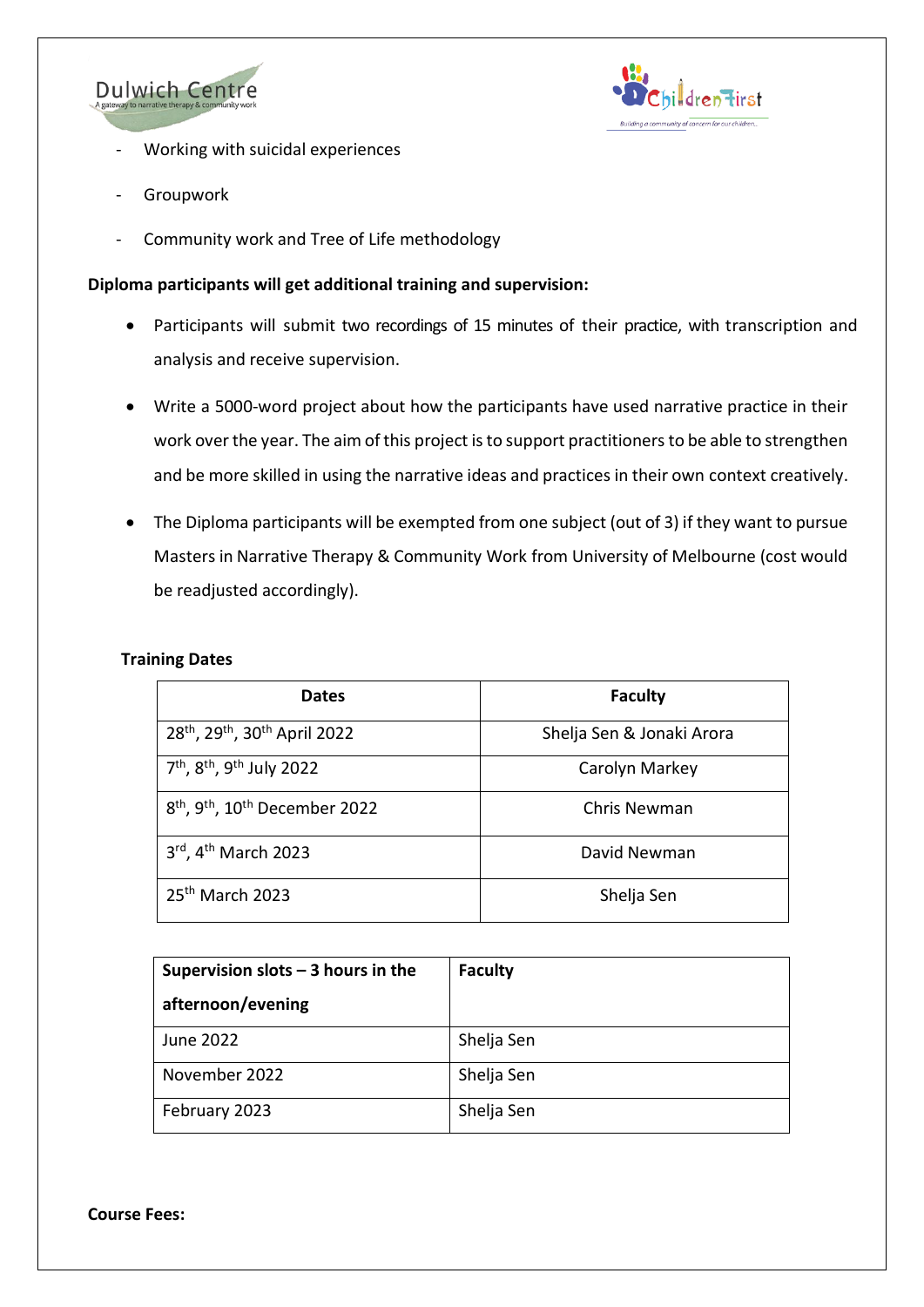



## **Diploma in Narrative Therapy & Community Work**

- Rs 60,500- with first Early Bird Discount Valid till 19<sup>th</sup> February 2022
- Rs 65,500- with second Early Bird Discount Valid till 7<sup>th</sup> March 2022
- Rs 75,500 thereafter

### **One Year Course in Narrative Therapy & Community Work**

- Rs 35,500- with first Early Bird Discount- Valid till 19<sup>th</sup> February 2022
- Rs 40,500- with second Early Bird Discount Valid till 7<sup>th</sup> March 2022
- Rs 50,500 thereafter

### **Coordinators of the course**

**Cheryl White** is the Director of Dulwich Centre and the founder of Dulwich Centre Publications where she works as publisher, editor, teacher, training co- ordinator, conference host, and initiator of projects. Cheryl is the author/co- editor of various books, including [A memory book for the field of](http://www.narrativetherapylibrary.com/a-memory-book-for-the-field-of-narrative-practice.html)  [narrative](http://www.narrativetherapylibrary.com/a-memory-book-for-the-field-of-narrative-practice.html) [practice](http://www.narrativetherapylibrary.com/a-memory-book-for-the-field-of-narrative-practice.html) and [Conversations](http://www.narrativetherapylibrary.com/conversations-about-gender-culture-violence-narrative-practice-stories-of-hope-and-complexity-from-women-of-many-cultures-1.html) about gender, culture, violence & narrative practice: [Stories of](http://www.narrativetherapylibrary.com/conversations-about-gender-culture-violence-narrative-practice-stories-of-hope-and-complexity-from-women-of-many-cultures-1.html)  [hope and complexity from women of many](http://www.narrativetherapylibrary.com/conversations-about-gender-culture-violence-narrative-practice-stories-of-hope-and-complexity-from-women-of-many-cultures-1.html) cultures.

**David Denborough** works as a community worker, teacher and writer/editor for Dulwich Centre. He is particularly interested in cross-cultural partnerships which limit the chances of psychological colonization and create possibilities for cross-cultural inventions, such as th[e Team of Life Narrative](https://dulwichcentre.com.au/team-of-life/) [Approach a](https://dulwichcentre.com.au/team-of-life/)nd [Tree of Life \(](https://dulwichcentre.com.au/the-tree-of-life/)with Ncazelo Ncube-Mlilo).

**Shelja Sen** – details given under faculty

### **Faculty details:**

**Shelja Sen** is a narrative therapist, writer and co- founder of Children First Institute of Child & Adolescent Mental Health, New Delhi, India. Her latest book is entitled *Reclaim Your Life.* Shelja is a TED speaker and a columnist with Indian Express. She has been working as a narrative practitioner and teacher for over 20 years in the UK and India. She is a curator of the unique skills, expertise and know- how of children and youth she has the honour of working with. Shelja is a Tutor at Masters in Narrative Therapy and Community Work at University of Melbourne and international faculty at Dulwich Centre, Australia.